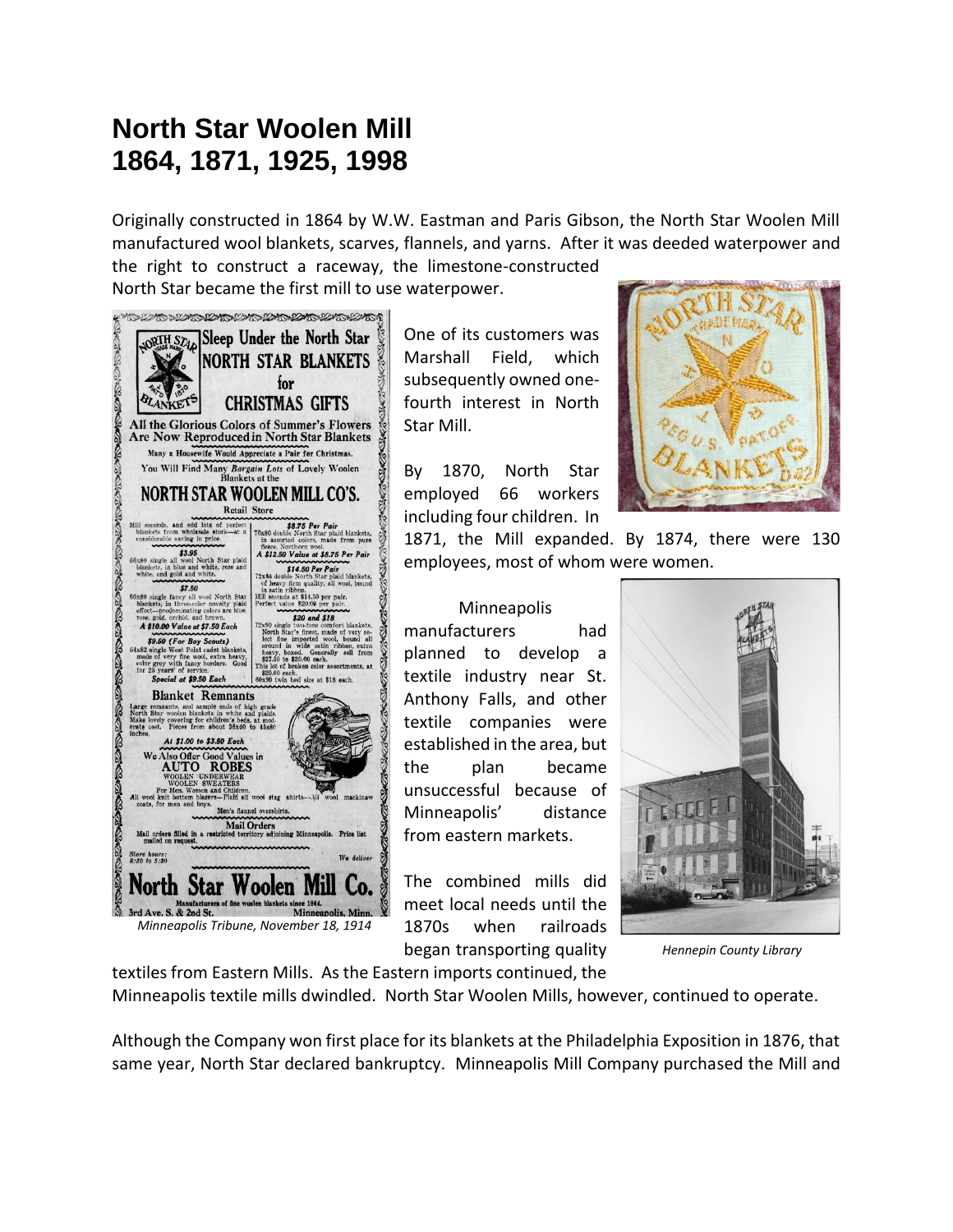hired William G. Northrop as its manager. Northrop was with the company for 50 years. Under Northrop's leadership, North Star prospered and expanded by adding two buildings.



North Star Woolen Mills company will put up a \$175,000 factory in the spring on the site of its present fivestory mail mill, it was announced late today.

Operation of the present mill will not be interrupted for the new construction will start with a sixth story and work down around the outside of the present plant, like a shell.

The city council road and bridge committee has approved a request to vacate two feet of Sixth avenue S. at First street for the purpose.

Roof and top of the new building<br>will be first finished. Machinery in the top floor of the old building, inside the new shell, will then be moved up and the fifth story wrecked. This process is to be repeated floor by floor until the old building is replaced.

 *Minneapolis Tribune, January 1, 1925*

The original 1864 factory was replaced with the current steel framed building with reinforced floors and brick walls. The new building was built around the existing limestone factory with the building dismantled from the top as each new floor was constructed. As the floors

were completed, the machinery was moved up to the newly created floor, thus, allowing manufacturing to continue.



By 1885, North Star Woolen Mill was the only textile mill remaining in Minneapolis.

Northrop's son, William G. Northrop, Jr., joined the company in 1905, and the Mill continued to prosper. (Years later, he oversaw the Mill's expanded production during World War II.)

By 1925, North Star Woolen Mills was the nation's largest manufacturer of wool blankets. Its business continued to focus on hotels, transportation lines, department stores, and

the U.S. government. Locally it was a significant part of Minneapolis' industry and retail.

In 1925, because of its ongoing business expansion, the Company decided to construct a new Mill.



 *Hennepin County Library*

By 1929, North Star Woolen Mill had 270 employees.

In 1930, its large roof top sign was built, mounted on a metal frame reading "North Star Blankets" with a large star in the sign's center.

The Minneapolis Mill's business declined during the Depression and into the 1940s; and in 1949, the Company moved its operations to Lima, Ohio.